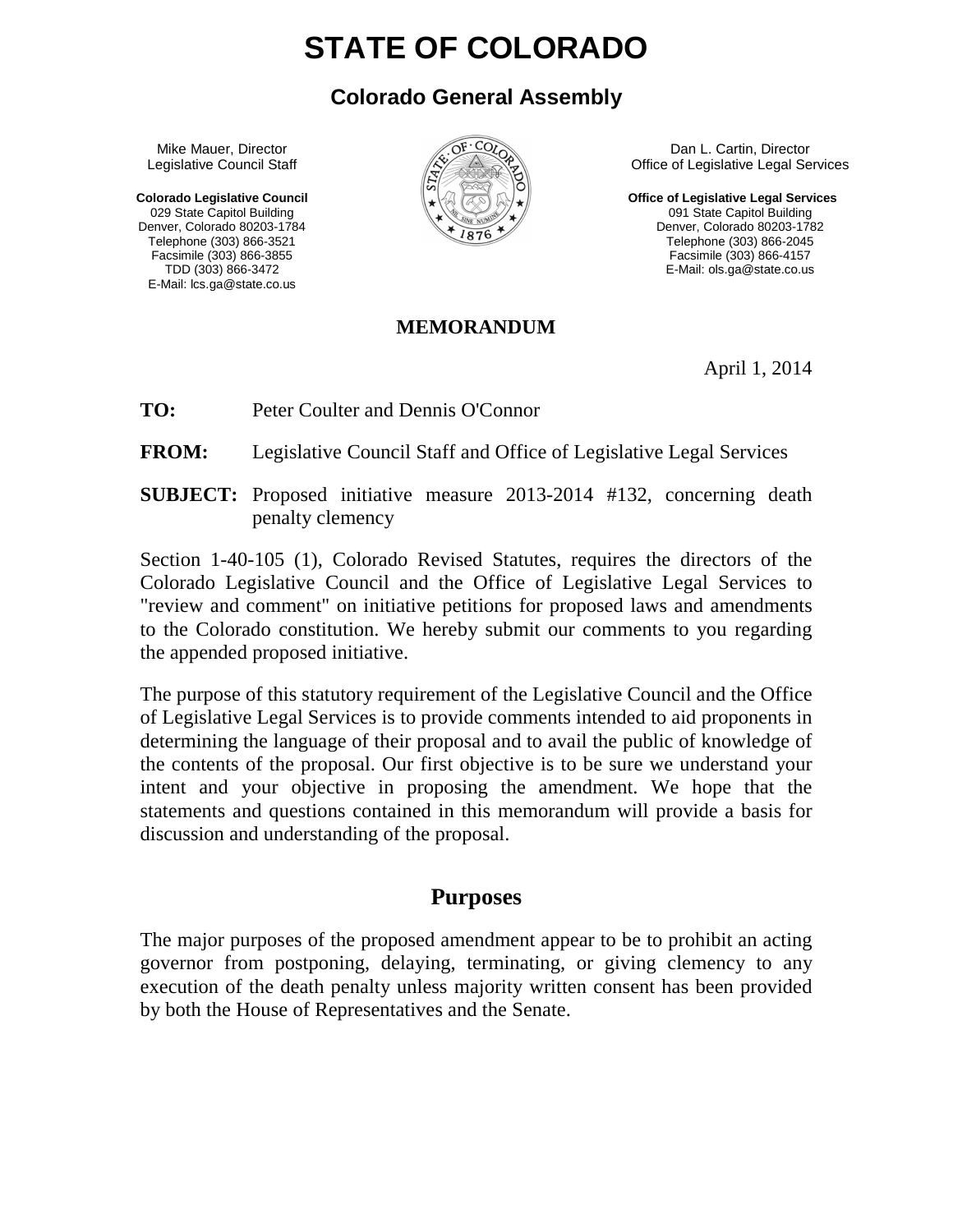# **Technical Comments**

The following comments address technical issues raised by the form of the proposed initiative. These comments will be read aloud at the public meeting only if the proponents so request. You will have the opportunity to ask questions about these comments at the review and comment meeting. Please consider revising the proposed initiative as suggested below.

- 1. Pursuant to article V, section 1 (2), proposed initiatives must amend either the Colorado constitution or state law (i.e., the Colorado Revised Statutes). The proposed initiative should be revised to indicate whether it amends the Colorado constitution or the Colorado Revised Statutes and to show where in the constitution or statutes its provisions should be inserted.
- 2. It is standard drafting practice to use an amending clause to show how the Colorado constitution or Colorado Revised Statutes will be changed by an initiative or bill. For example, if the proponents would like to add a new section to the Colorado constitution with their initiative, the amending clause would appear as follows:

"**SECTION 1.** In the constitution of the state of Colorado, **add** article XXX as follows:".

If the proponents would like to add a new section or article to the Colorado Revised Statutes, the amending clause would be similar, but name the Colorado Revised Statutes rather than the constitution.

3. It is standard drafting practice to show language being added to the constitution or statutes in SMALL CAPITAL LETTERS.

## **Substantive Comments and Questions**

The substance of the proposed initiative raises the following comments and questions:

- 1. Article V, section 1 (5.5) of the Colorado constitution requires all proposed initiatives to have a single subject. What is the single subject of the proposed initiative?
- 2. Article IV, section 7 of the Colorado constitution gives the governor the power to grant reprieves, commutations, and pardons after conviction. The proposed initiative limits the governor's authority to grant reprieves, commutations, and pardons. Do the proponents see a conflict between the proposed initiative and article IV, section 7?